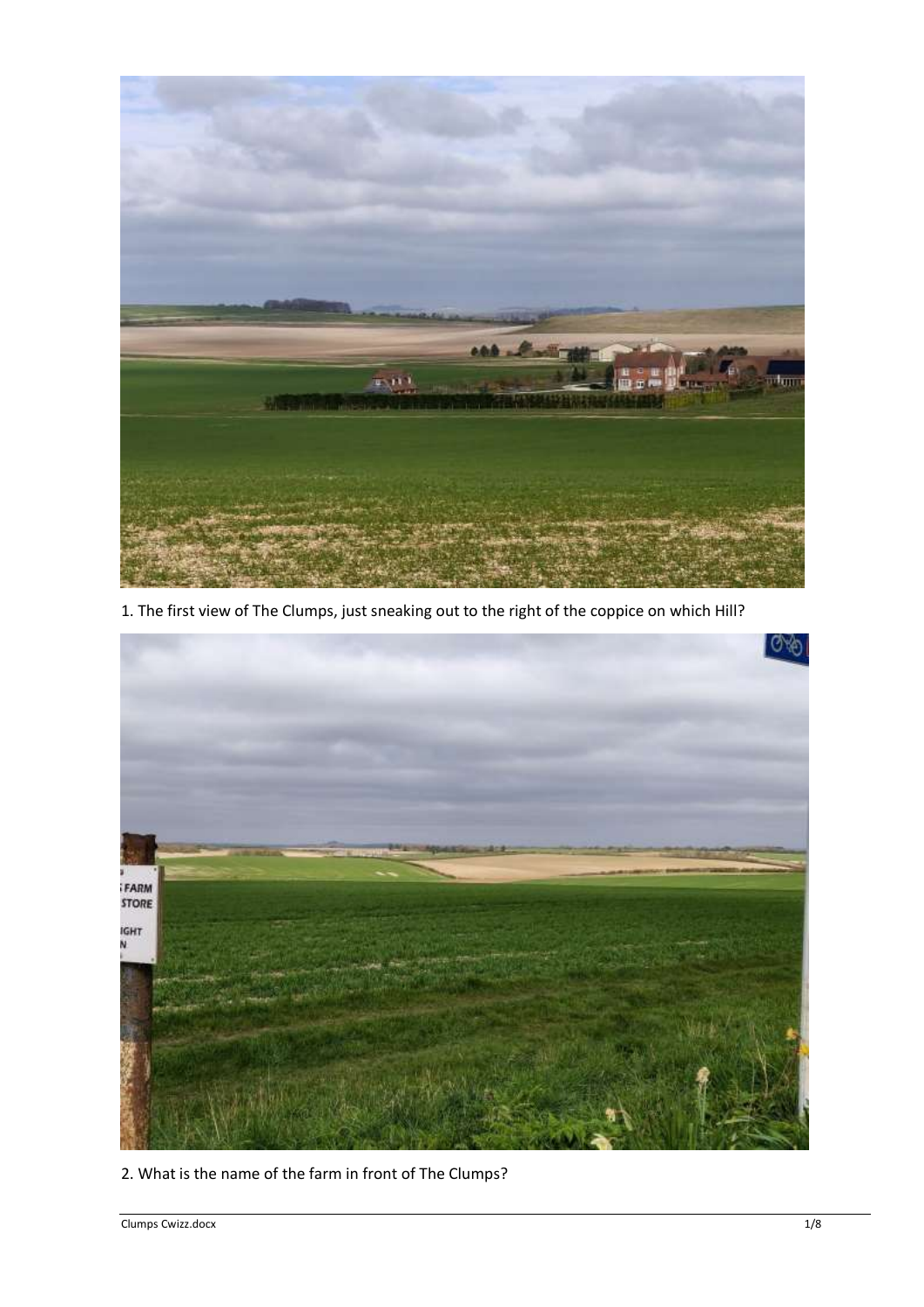

3. What is the number of this road?



4. What is the official name of this place?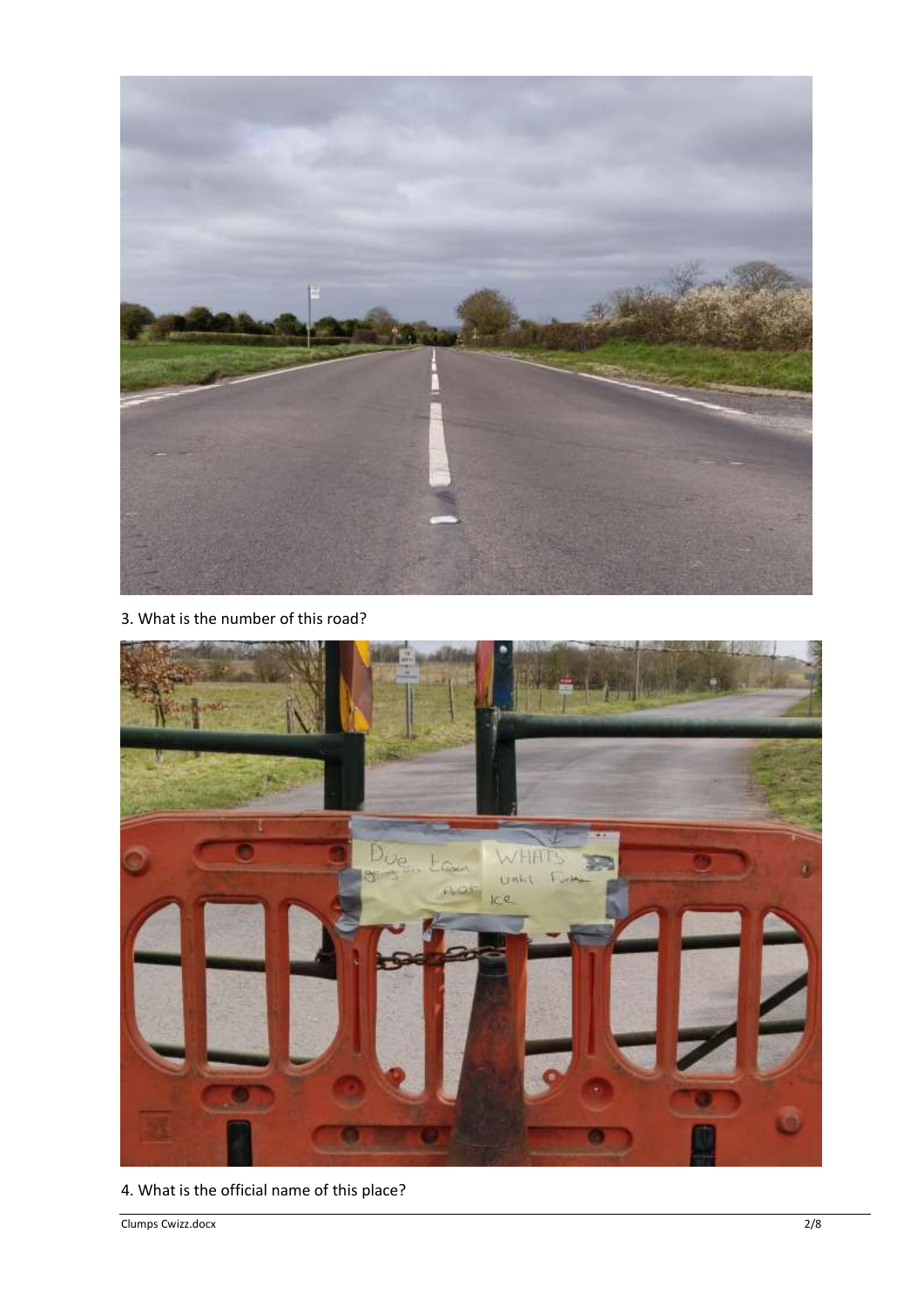

5. Less than 50 m off-route on a bridleway that leads to... Where?



6. Why could you not have taken this photo 20 years ago?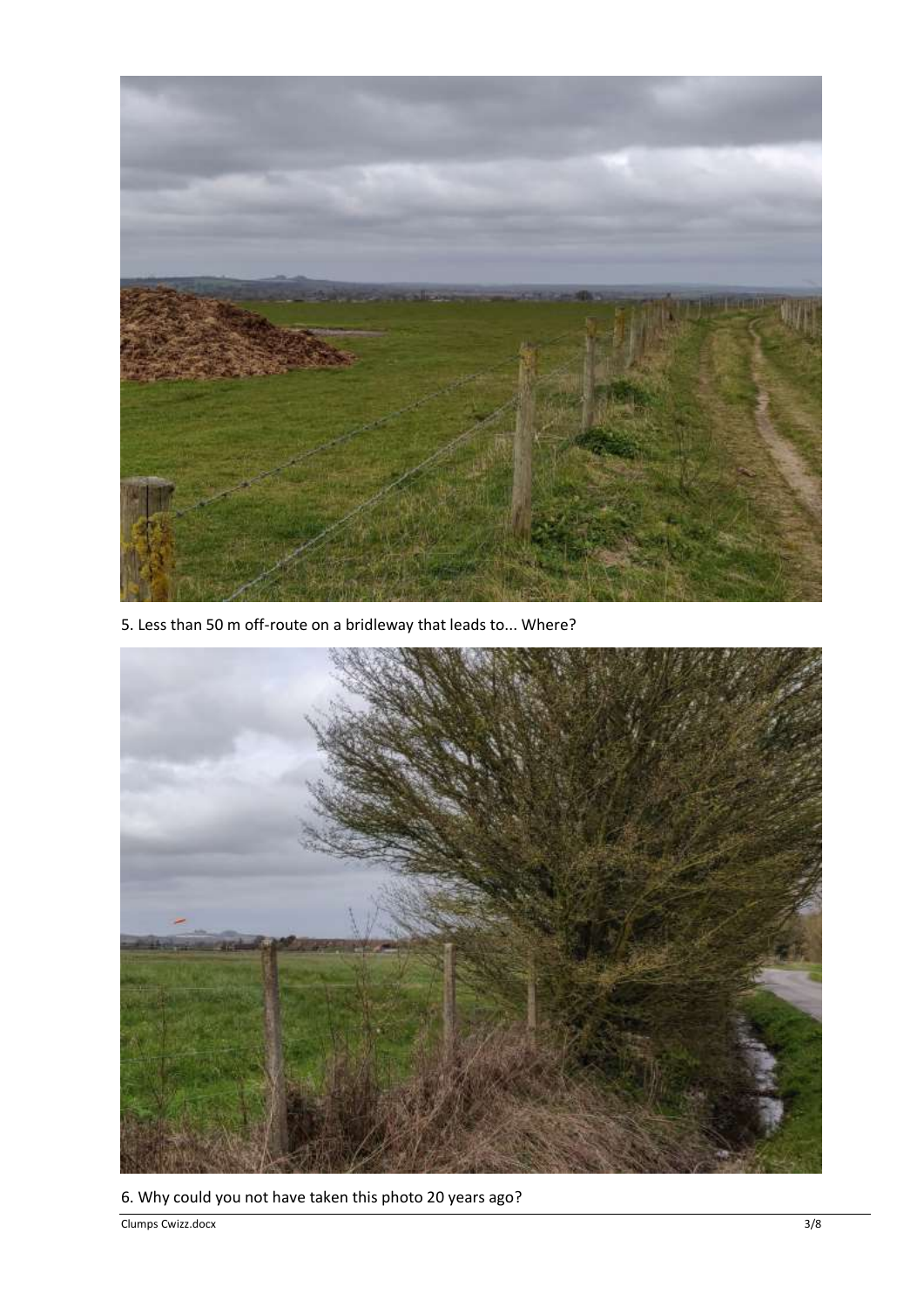

7. What is the OS Grid Reference for the location from which this photo was taken? (Hint: It will help to download the image to Windows Explorer)



8. What is the geographical feature at the bottom of this field?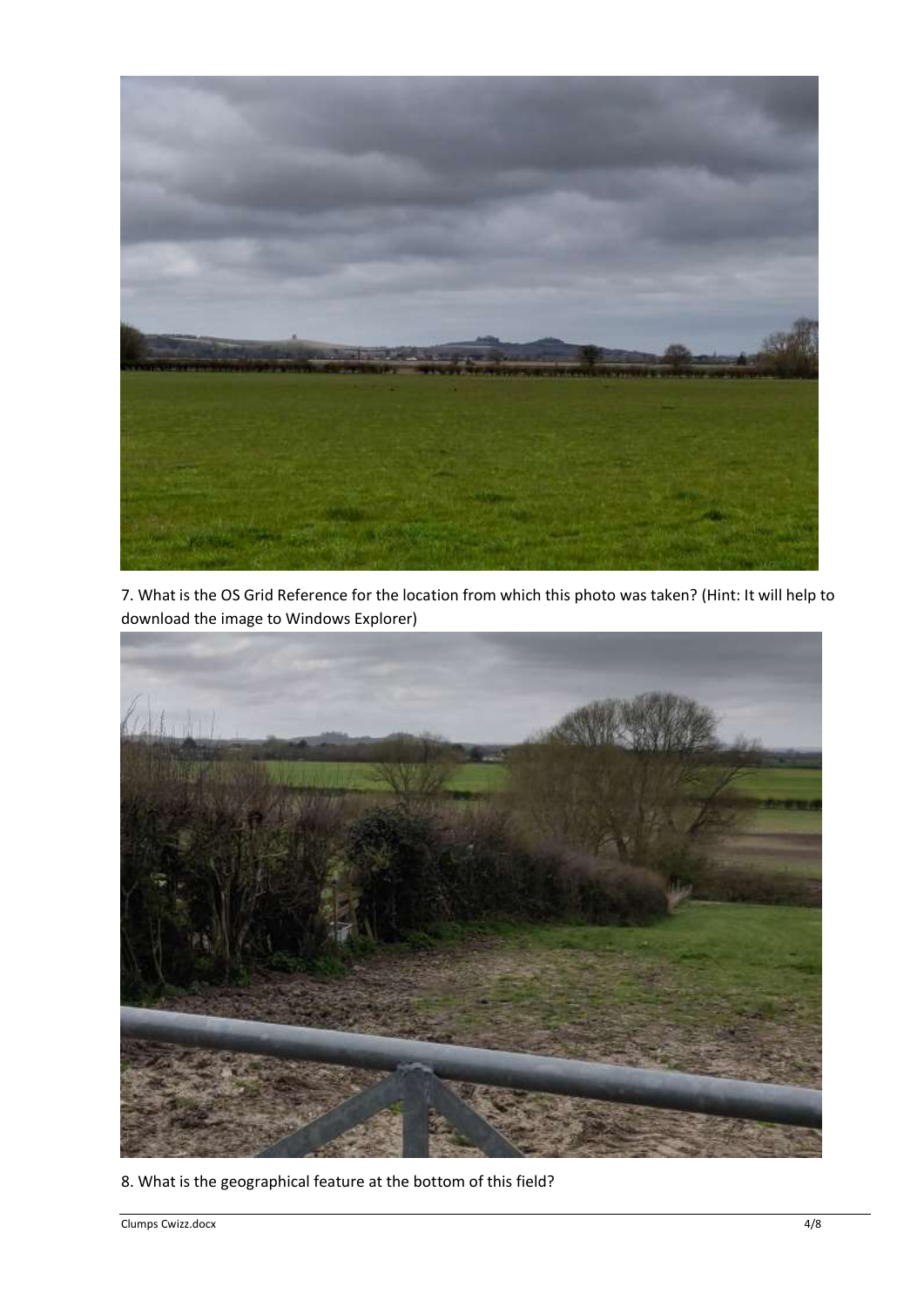

9. Travelling the route anti-clockwise, The Clumps appear on the right of the road only once - in which compass direction ( N E S or W) from here?



10. What is the number of this road?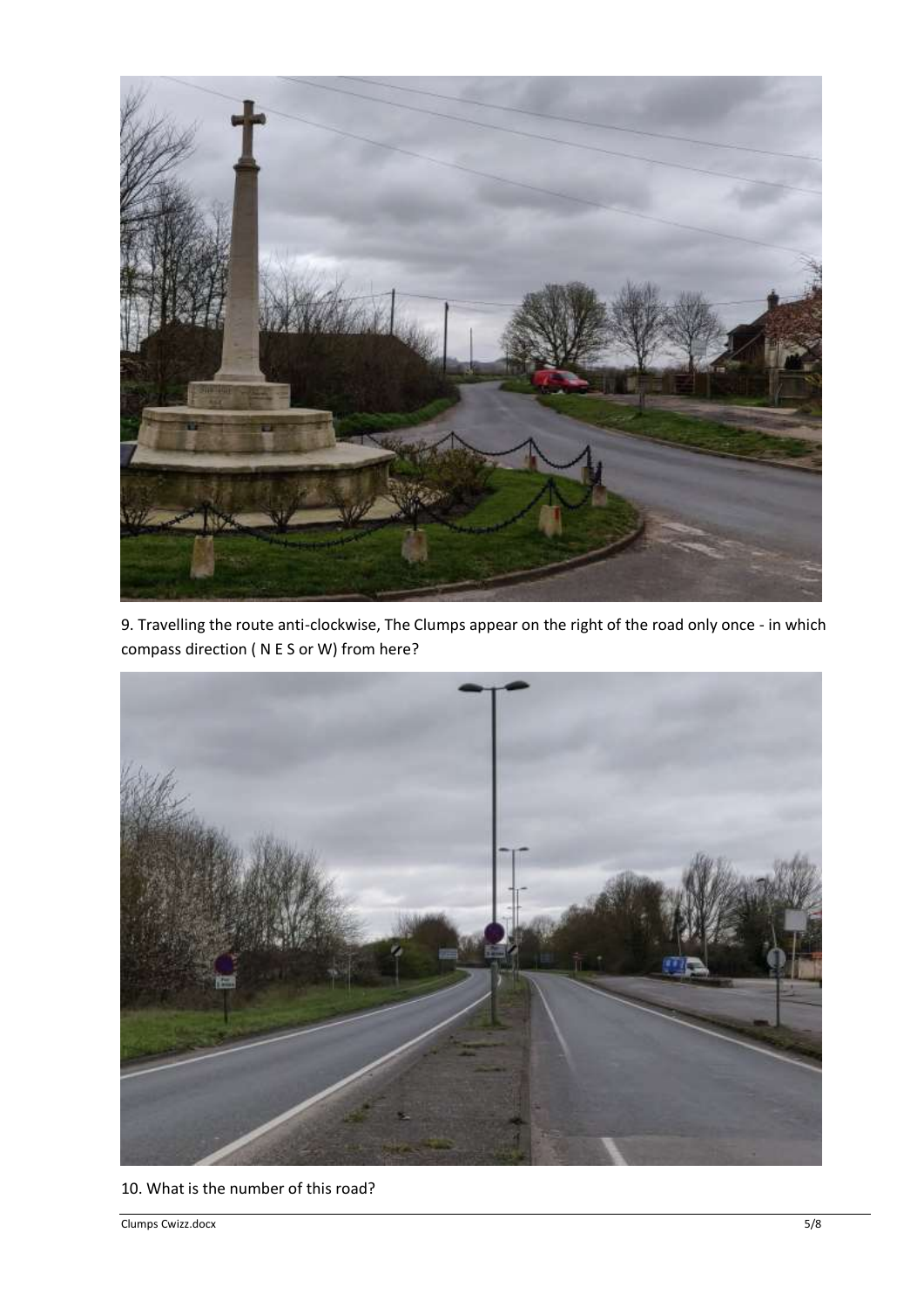

11. What is the name of the bridge?



12. Why has one Clump disappeared?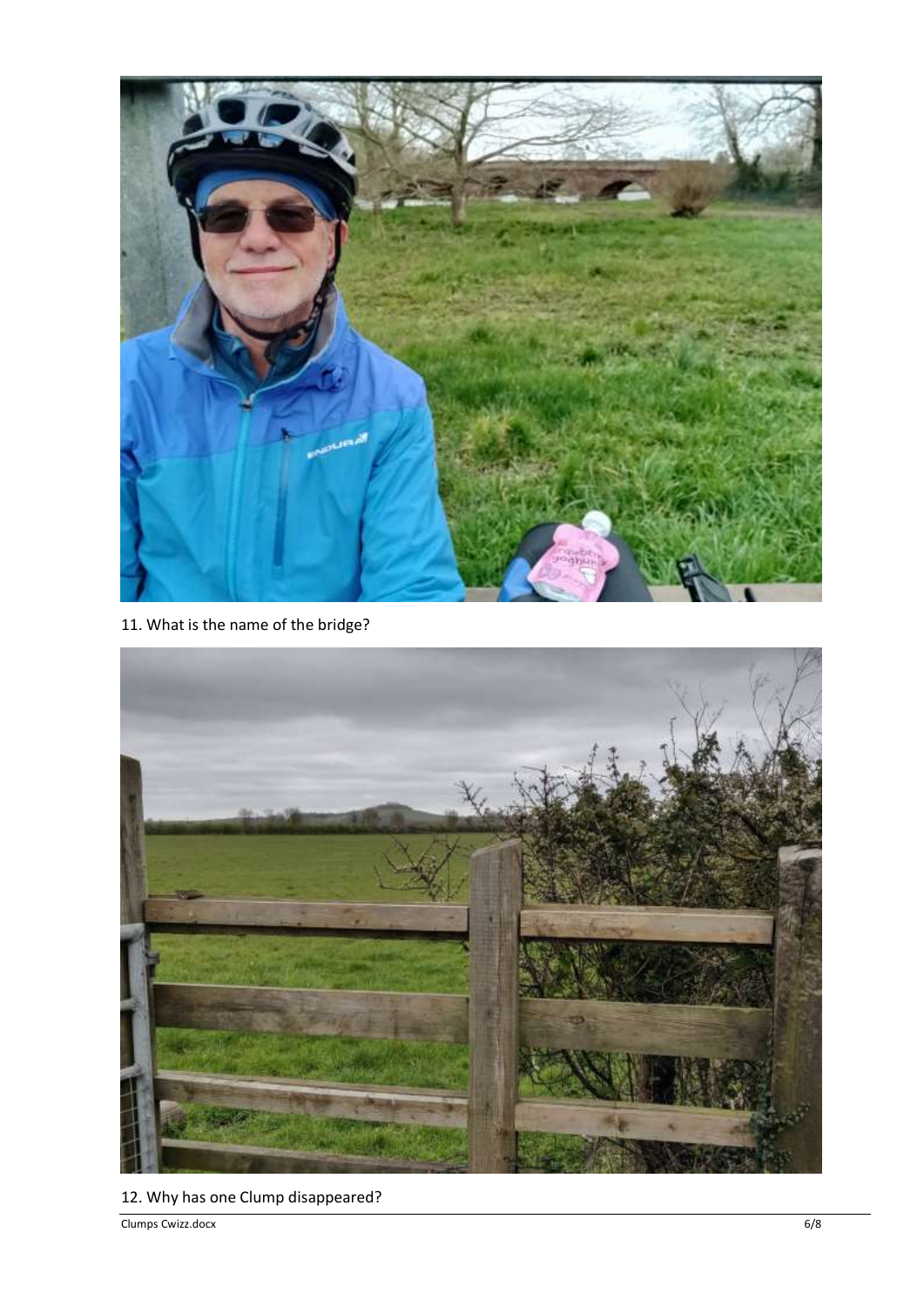

Not a question, but see the next photo



13. Taken from the same location as the previous photo. All roads lead to Rome, but where does this road lead (in Latin)?